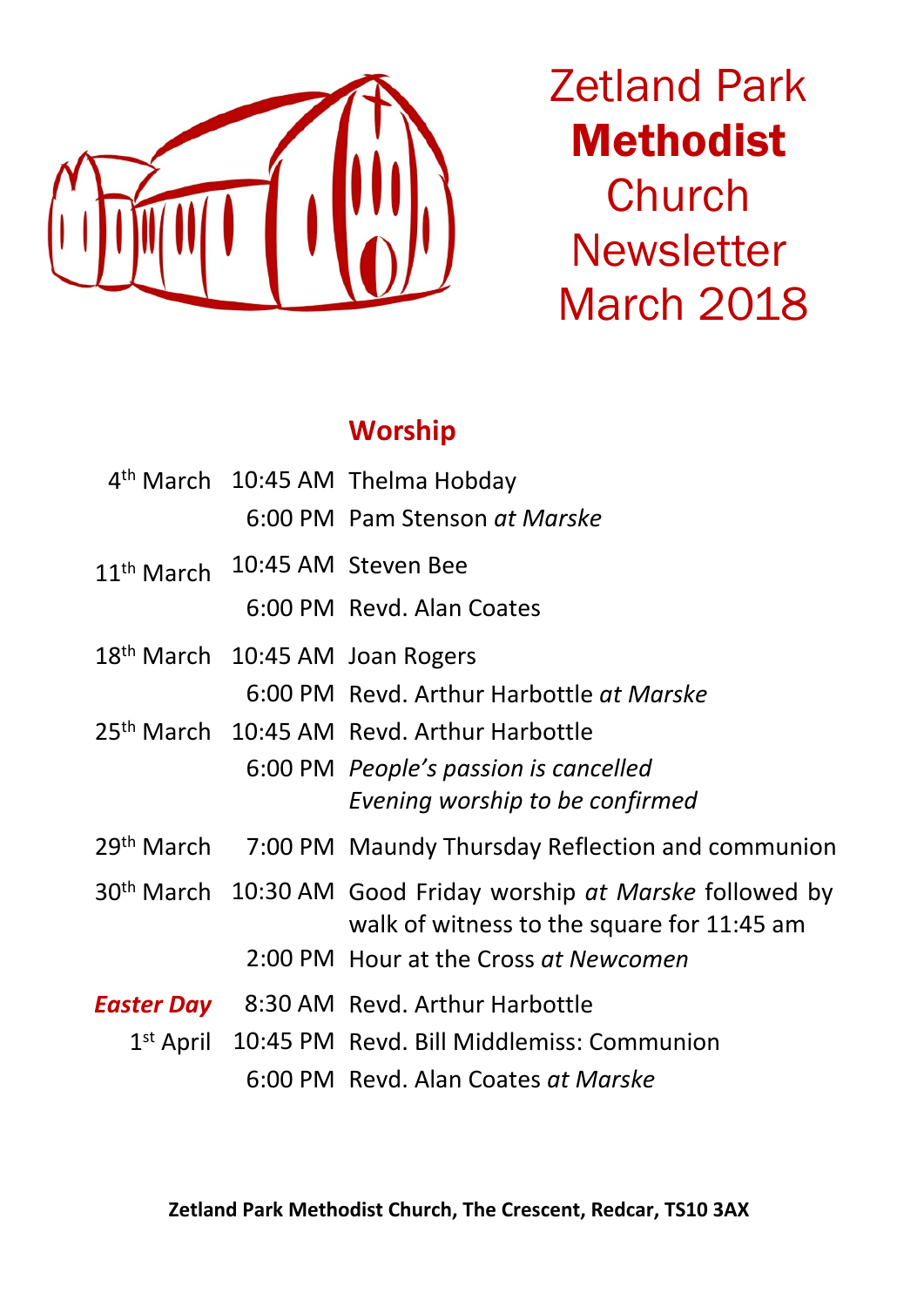

Arthur has prepared two separate pieces during Lent.

The first is on pink paper and is a message for Lent. The second is on green paper and is the sectional Link newsletter.

They are both of the Foyer so if you have not picked them up do look out for them.

# **Baptisms**

On 18th February we were pleased to welcome two children into God's family by baptism.

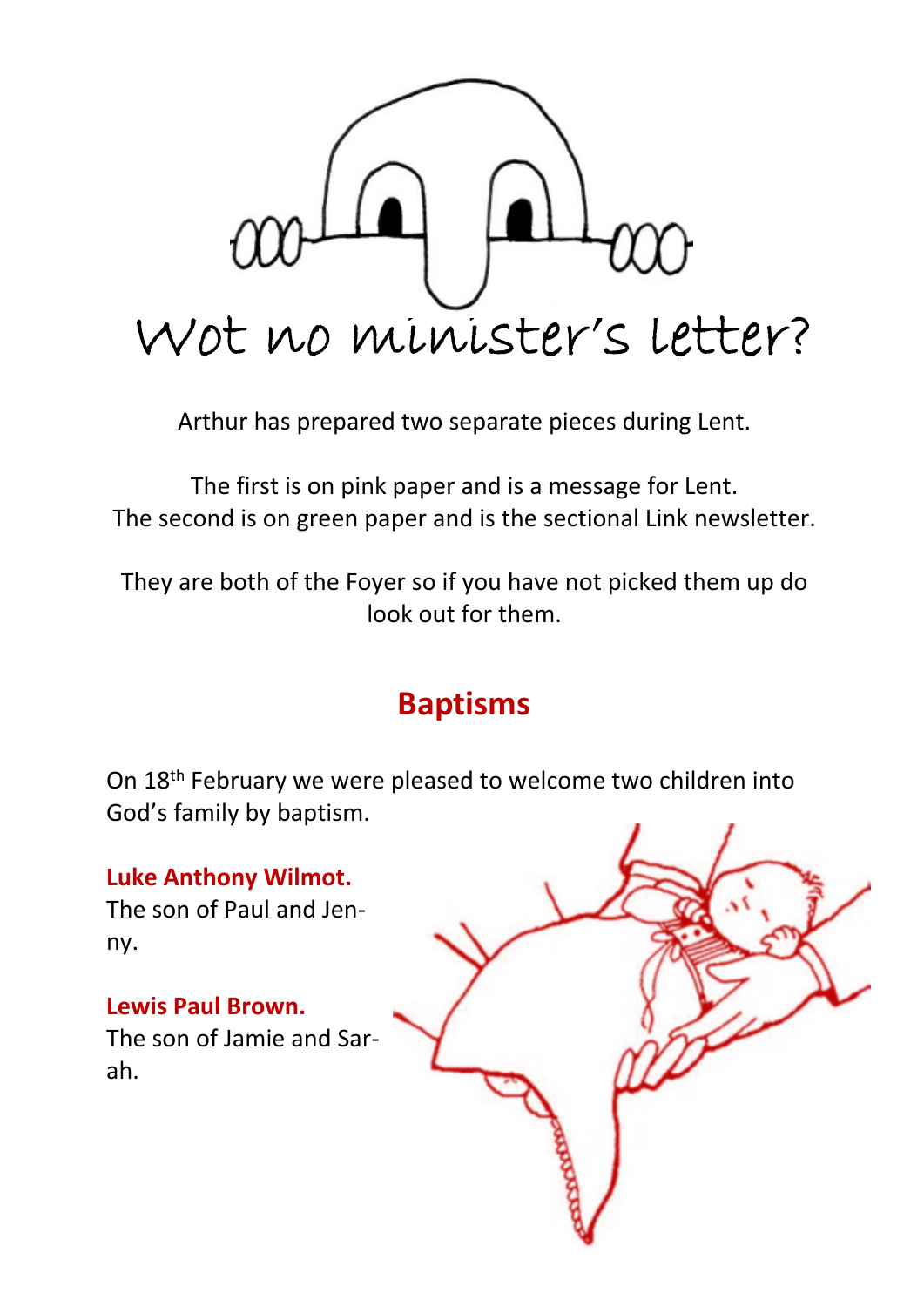**Circuit Prayer Meeting**

> Saturday 7th April

8:30-9:30am at Skelton

> Saturday 5th May

8:30-9:30am at Newcomen **Power Praise** is an hour of worship in mainly contemporary song in a cafe style setting, held on the 2nd Tuesday of each month.

Starting at 7.00pm at Marske Methodist Church. Tuesdays

13th March 10th April 8<sup>th</sup> May

Drinks will be served before we start. All are welcome.

## **Fundraising**

At the last Church Council it was suggested that some people might be willing to host/organise fundraising events; using their specialist knowledge or personal interest to create a theme for the event. If anyone is interested please contact the stewards.

#### **FRIDAY @ TEN**

The next meetings will be at 10am on:

Friday 23rd March

Come and join us and enjoy a cuppa!